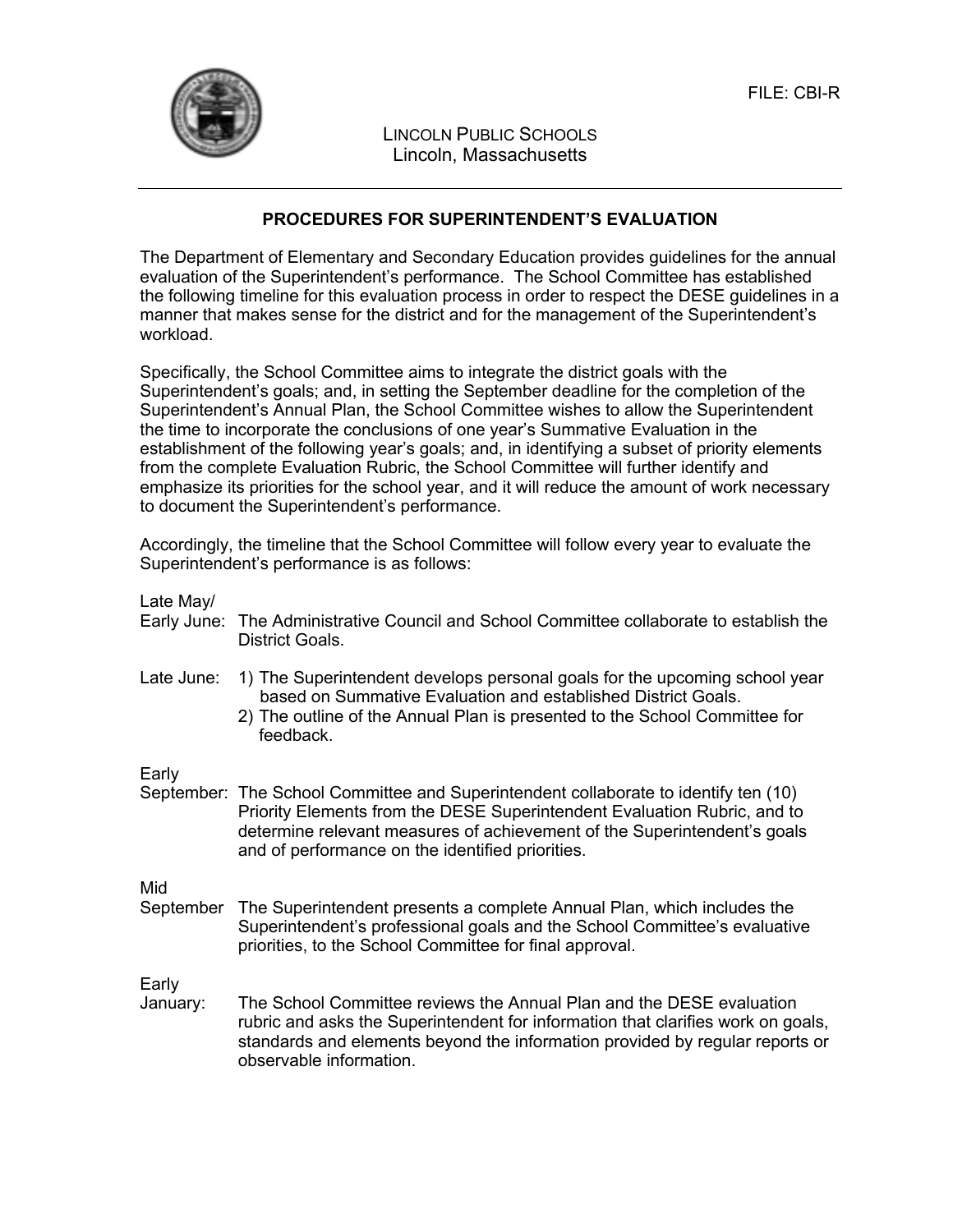| × | . . |
|---|-----|
|   |     |

January: Mid-Cycle/Formative Review

- 1) The Superintendent prepares a mid-cycle summary of progress toward attaining goals set forth in the Annual Plan.
- 2) The School Committee Chair leads the mid-cycle review meeting.
- 3) The School Committee votes on whether or not it is appropriate to consider an increase in compensation as part of contract negotiations with the Superintendent.

### February/

- March: According to the outcome of the vote, the School Committee begins discussions with the Superintendent regarding her/his annual compensation, and details of her/his agreement, if applicable. It is the intention of the Committee that the evaluation and the compensation agreement be completed by the Annual Town Meeting.
- Mid-May: The Superintendent prepares an end-of-cycle summary of progress toward attaining goals and performance on the Standards.
- End-May: Summative Evaluation: The School Committee Chair asks each member to complete relevant end-of-cycle forms. Based on member input, the Chair develops a Summative Evaluation Report and ensures that it contains accurate information and appropriately reflects the individual performance of the Superintendent.

The Superintendent may actively participate in the end-of-cycle evaluation at a regularly scheduled School Committee meeting.

Ref: http://www.doe.mass.edu/edeval/

Approved at School Committee Meeting of March 5, 1984 Reaffirmed at School Committee Meeting of January 21, 1985 Revised at School Committee Meeting of March 6, 2014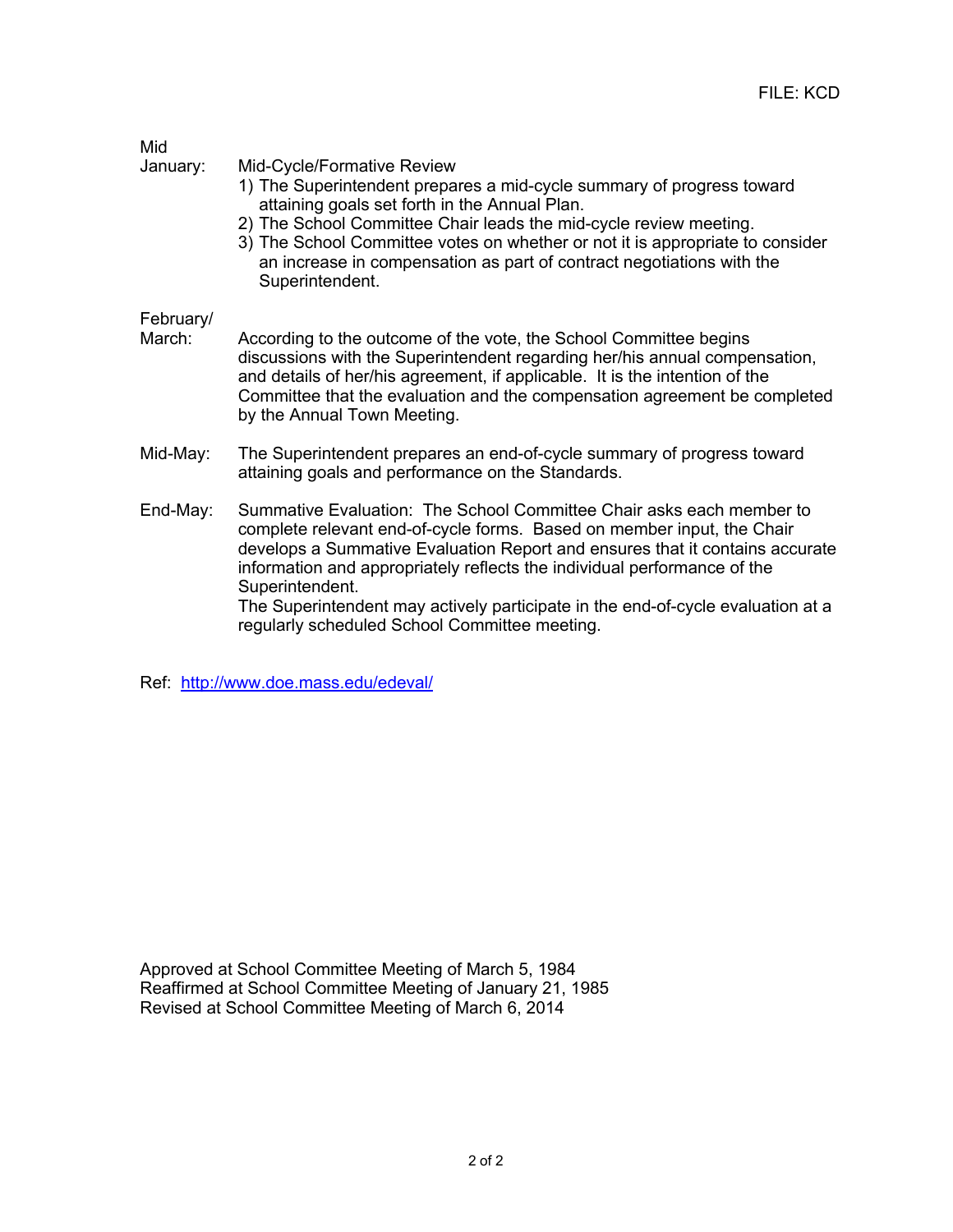

LINCOLN PUBLIC SCHOOLS Lincoln, Massachusetts

### **PROCEDURES FOR SUPERINTENDENT'S EVALUATION**

The Department of Elementary and Secondary Education provides guidelines for the annual evaluation of the Superintendent's performance. The School Committee has established the following timeline for this evaluation process in order to respect the DESE guidelines in a manner that makes sense for the district and for the management of the Superintendent's workload.

Specifically, the School Committee aims to integrate the district goals with the Superintendent's goals; and, in setting the September deadline for the completion of the Superintendent's Annual Plan, the School Committee wishes to allow the Superintendent the time to incorporate the conclusions of one year's Summative Evaluation in the establishment of the following year's goals; and, in identifying a subset of priorityelementsFocus Indicators from the complete Evaluation Rubric, the School Committee will further identify and emphasize its priorities for the school year, and it will reduce the amount of work necessary to document the Superintendent's performance.

Accordingly, the timeline that the School Committee will follow every year to evaluate the Superintendent's performance is as follows:

Late May/

- Early June: The Administrative Council and School Committee collaborate to establish the District Goals.
- Late June: 1) The Superintendent develops personal goals for the upcoming school year based on Summative Evaluation and established District Goals.
	- 2) The outline of the Annual Plan is presented to the School Committee for feedback.

Early

September: The School Committee and Superintendent collaborate to identify six to eight Focus Indicators (at least one for each Standard) ten (10) Priority Elements from the DESE Superintendent Evaluation Rubric, and to determine relevant measures of achievement of the Superintendent's goals and of performance on the identified priorities.

Mid

September The Superintendent presents a complete Annual Plan, which includes the Superintendent's professional goals and the School Committee's evaluative priorities/Focus Indicators, to the School Committee for final approval.

Early

January: The School Committee reviews the Annual Plan and the DESE evaluation rubric and asks the Superintendent for information that clarifies work on goals, standards and elements beyond the information provided by regular reports or observable information.